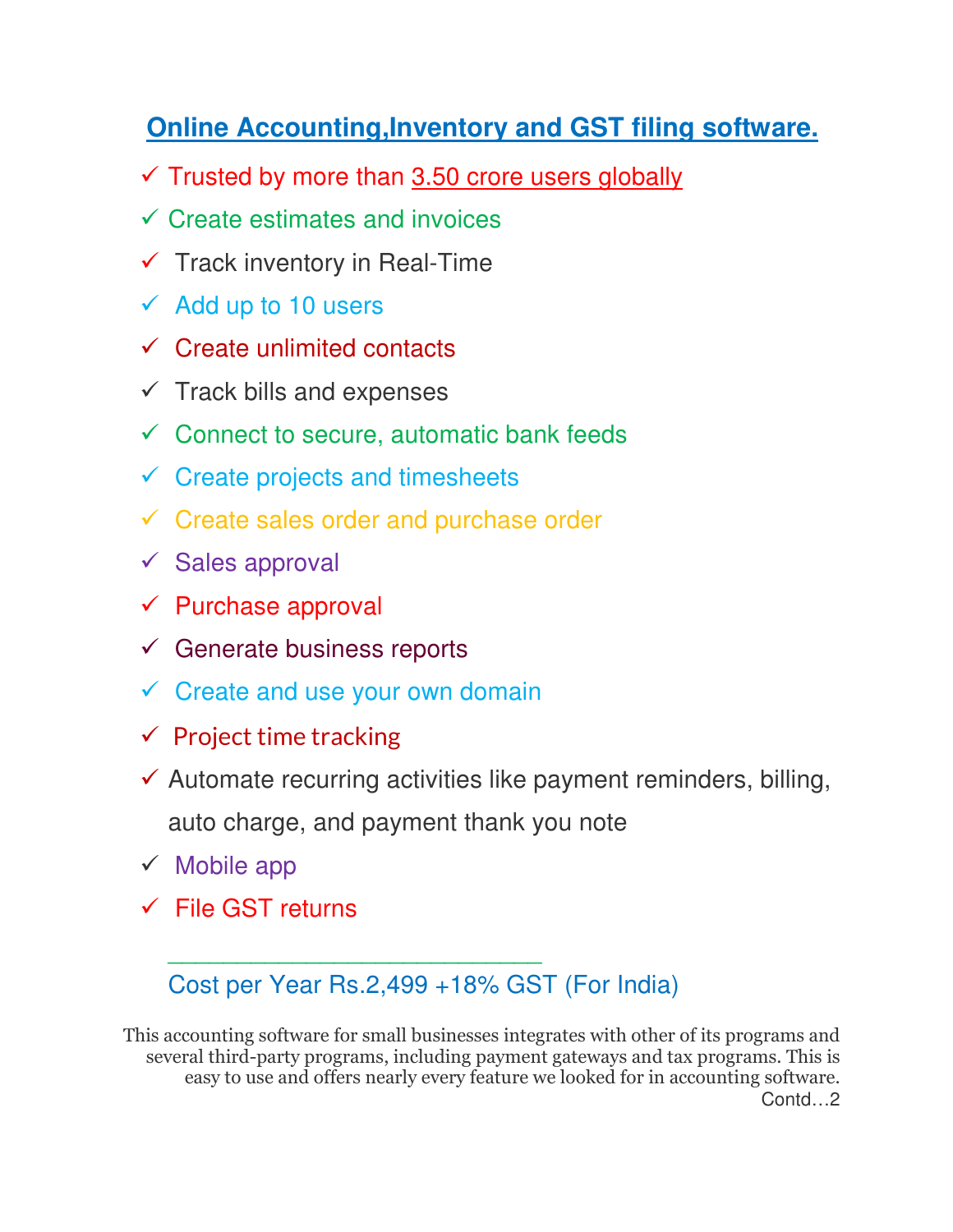### Ease of Use

Like all online accounting software we reviewed, it is easy to set up. You provide basic information about your company, choose which modules (features) you want the system to include and connect your payment processor. The Getting Started button at the top right of the dashboard has a video that walks you through the software's main features. It also prompts you to create your first transaction, connect your bank account and set up your system preferences.

The interface is logical and attractive. The dashboard displays graphs and charts that show you an overview of your cash flow, receivables, payables, expenses, projects and bank accounts. You can change the time period for the charts, but you can't rearrange the cards on the dashboard. When you click the tabs on the menu bar, each screen includes a Page Tips button that opens up a fly panel with a search bar, short video and a list of related topics that link to the knowledgebase.

# Time Saving Features

Here are some of this software's capabilities that help you complete your accounting tasks quickly:

- You can convert an estimate or sales order to an invoice, a retainer invoice or a recurring invoice with just a few clicks.
- If you want to rearrange the product rows on an estimate or invoice, you can drag and drop them into place.
- You can email your invoices as soon as you create them, or schedule them to be sent later.
- You can create projects, set tasks and track the time you spend on them. Invoice customers for billable time and track and invoice billable expenses.
- You can schedule payment reminders to be automatically emailed to customers and create multiple messages that are sent at different times. For example, you could create a payment reminder email and send it a week before the invoice is due, send a second email on the due date, and send a third email if you haven't received a payment a week after the due date.
- If you connect your account with a payment processor, you can accept invoice payments online and get paid faster. Compatible payment gateways include PayPal, Braintree, Stripe and Square.
- Mobile apps are available for iOS and Android phones, tablets, and smart watches. It also has an app for Windows phones. With the app, you can create invoices, run reports, capture receipts, record expenses and track billable time no matter where you are.
- Keyboard shortcuts allow you to quickly move through the software and create new transactions.